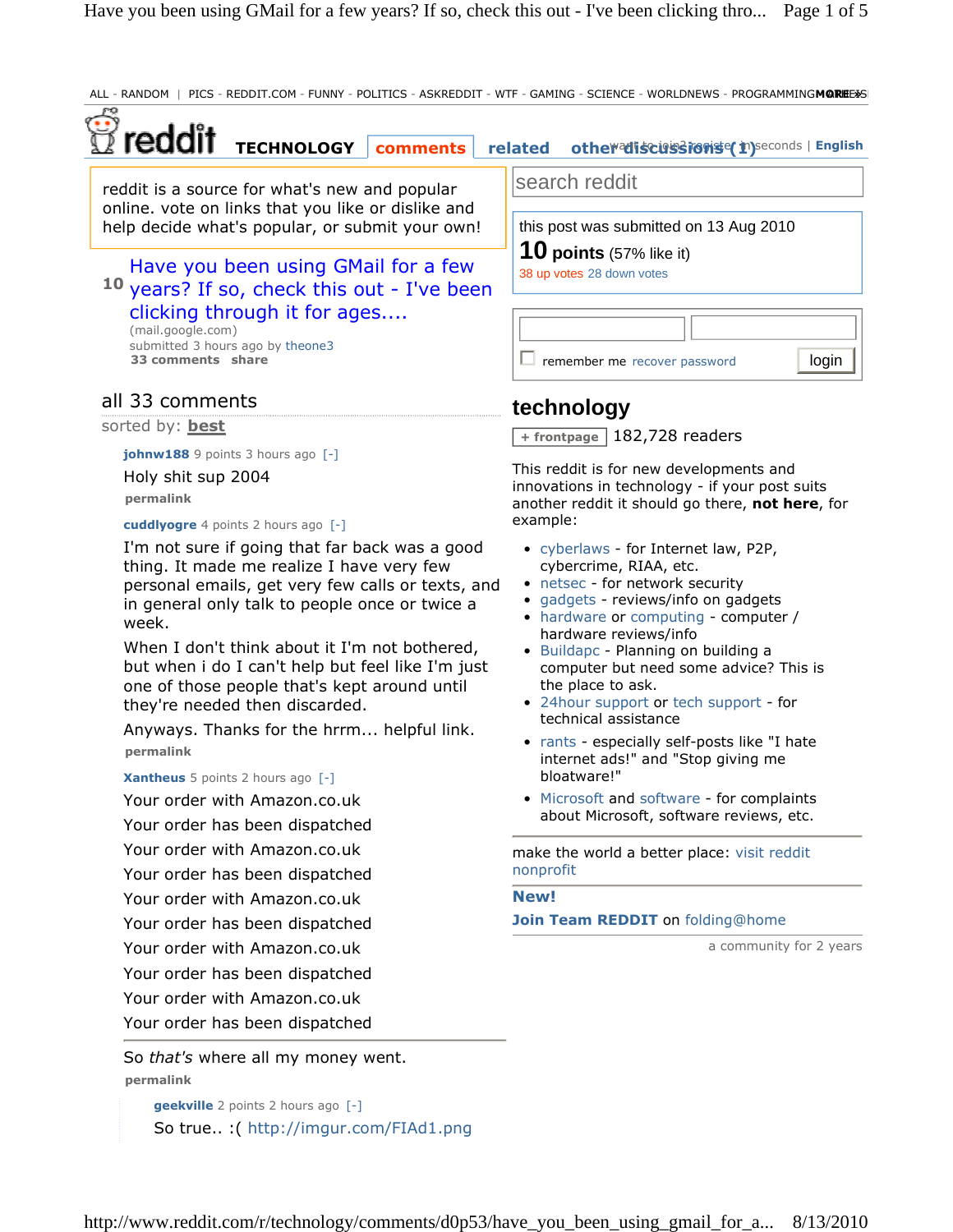

**permalink parent**

**cuddlyogre** 2 points 2 hours ago [-]

I hate thinking about those times. I still have Thunderbird archives of that kind of thing that I just can't bring myself to destroy.

**permalink parent**

**bunglebum** 1 point 3 hours ago [-]

Google announced Gmail to the public on April 1, 2004.

**permalink parent**

**soyabstemio** 1 point 1 minute ago [-]

**permalink parent** Damn, I had to wait 6 weeks to get an invite. But it was worth it, goodbye Outlook Express and stupid 2Mb Hotmail.

```
thumper242 1 point 2 hours ago [-]
```
## reddit this ad

**Submit a link**

to anything interesting: news article, blog entry, video, picture...

| message the moderators |
|------------------------|
|                        |
|                        |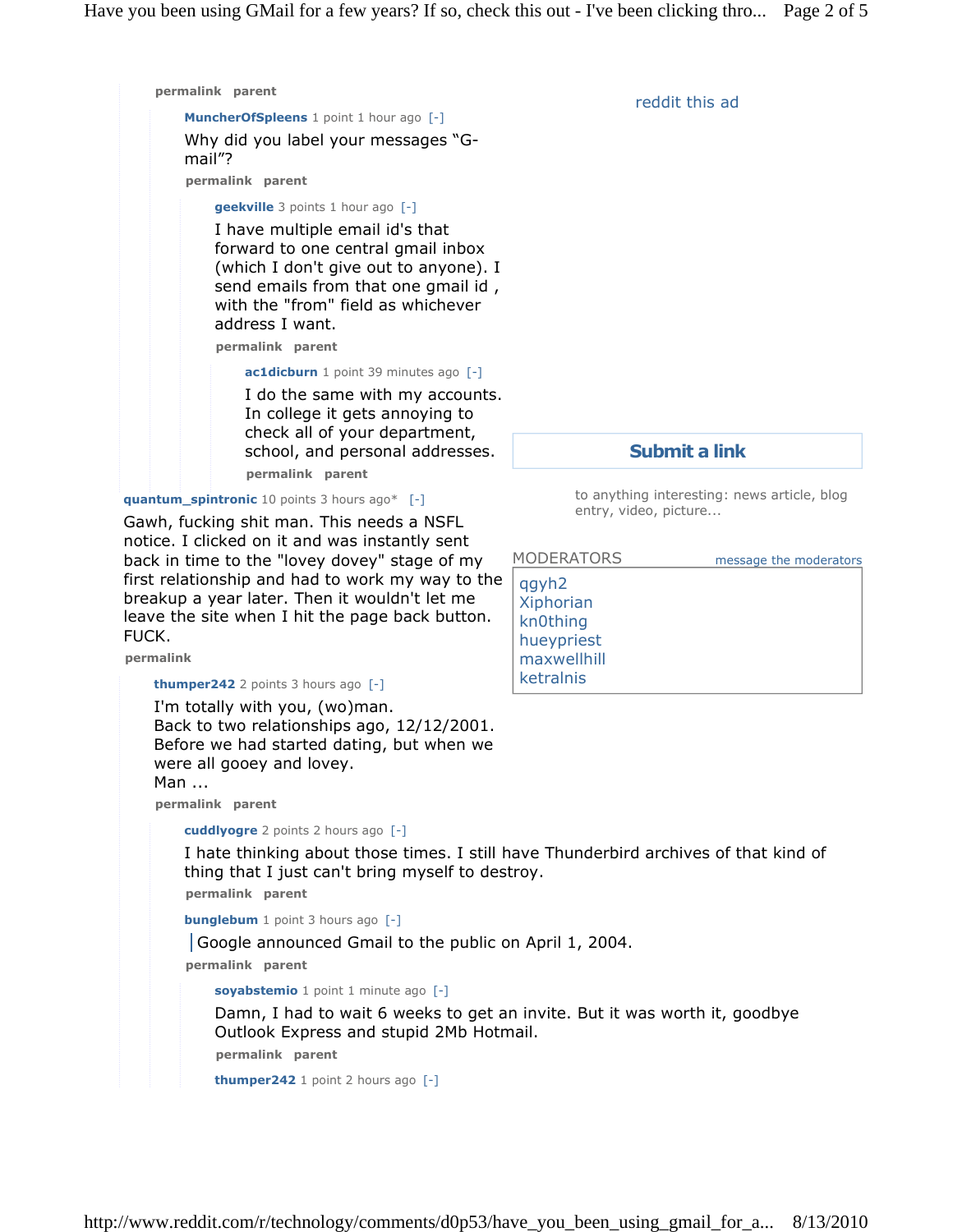**permalink parent sadax** 1 point 3 hours ago [-] **permalink parent thumper242** 2 points 3 hours ago [-] **permalink parent cuddlyogre** 2 points 3 hours ago [-] **permalink parent** Then I probably imported it in from somewhere. It's late, and I am clearly not thinking clearly. Clearly. I'm on my work computer, could you tell me where does that link take you? The very first emails in your gmail account. As in, when you first started using gmail. Every single email you ever sent or received through gmail.

**muppetzero** 1 point 1 hour ago [-]

**permalink parent** Luckily i deleted all of THOSE emails a long time ago. I still looked for them, though :/

**rehsif** 1 point 2 hours ago [-]

same here, girlfriend from back in 2004, luckily it wasn't one I fell in love with - otherwise I'd be on a downer all day.

**permalink parent**

**konzahiker** 1 point 3 hours ago [-]

Life lesson: purge the baggage. (And yes, with this link, I'm doing it now.)

**permalink parent**

**grubbler** 4 points 3 hours ago [-]

**permalink** Mail between me and my ex... Wow, thanks for reminding me what a jerk I was back then :(

**m4ttj00** 2 points 2 hours ago [-]

**permalink parent** Ugh. I had to stop after a few pages. Seems like decades ago!

**karan812** 2 points 1 hour ago [-]

**permalink** The only thing this shows me is what an asshat I was.

**geekdad** 2 points 3 hours ago [-]

THERE'S WHERE MY 2007 TAXES ARE

**permalink**

**retho2** 1 point 5 minutes ago [-]

I've got several friend requests from "thefacebook.com"

**permalink**

**mochamocha** 1 point 33 minutes ago [-]

**permalink** I see a "You don't have any emails. Our servers are feeling unloved" for a few seconds before it loads. Presumably my mail history is too awesome for google.

```
jerseytransplant 1 point 37 minutes ago [-]
```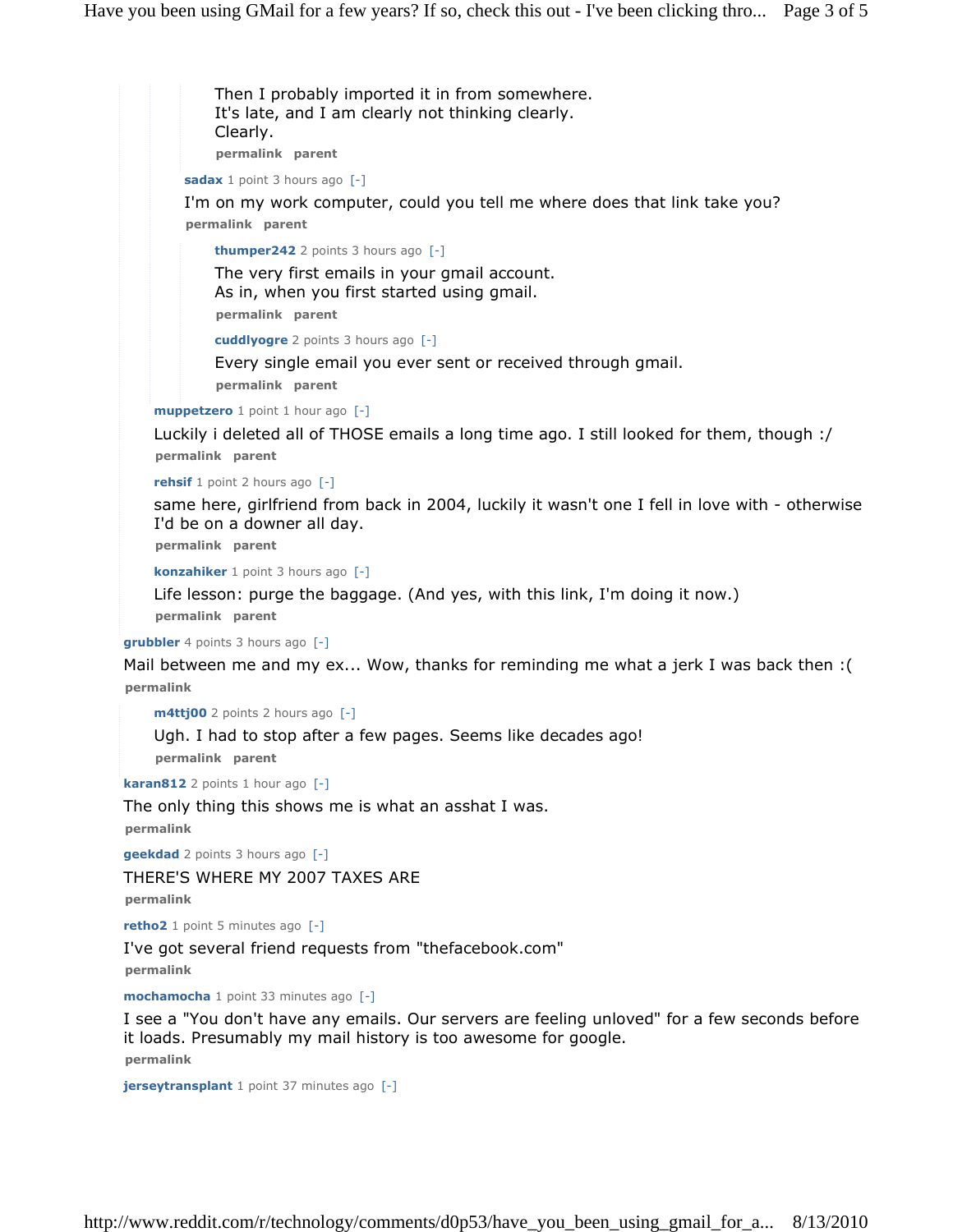**permalink** THANK YOU! Besides some rather NSFL depressing things, ex's etc., I found so many old pictures that I'd sent to others, which eventually were destroyed with an old hard drive, and I assumed till now, were lost forever! I've found them! Magical.

**Elanthius** 1 point 50 minutes ago [-]

**permalink** Pah, I started using gmail in 2007 and that only takes me back to late 2008. I guess that's what happens when you use your gmail account as a place to store logfiles. I dunno how many emails I have stored in gmail but it must be millions

**mootpoint007** 1 point 1 hour ago [-]

**permalink** Gmail chats with school friends... So awkward...

**rek** 1 point 1 hour ago [-]

Only goes back to 06 for me, but that's enough to bring me back to senior year in college... good times

**permalink**

**stordoff** 1 point 1 hour ago [-]

I've got one email on that page; an invite to the Office 2007 beta. Can't believe that was five years ago.

**permalink**

**guruthegreat** 1 point 2 hours ago [-]

**permalink** Holy crap, a copy of 101 dalmatians translated into latin! Also I can still read latin!

**Tunk** 1 point 2 hours ago [-]

**permalink** Took me back to some work I did that I didn't get paid for.

**jotate** 1 point 3 hours ago [-]

**permalink** Welcome email dated 6/23/2004. Has it really been that long? God damn, I'm old.